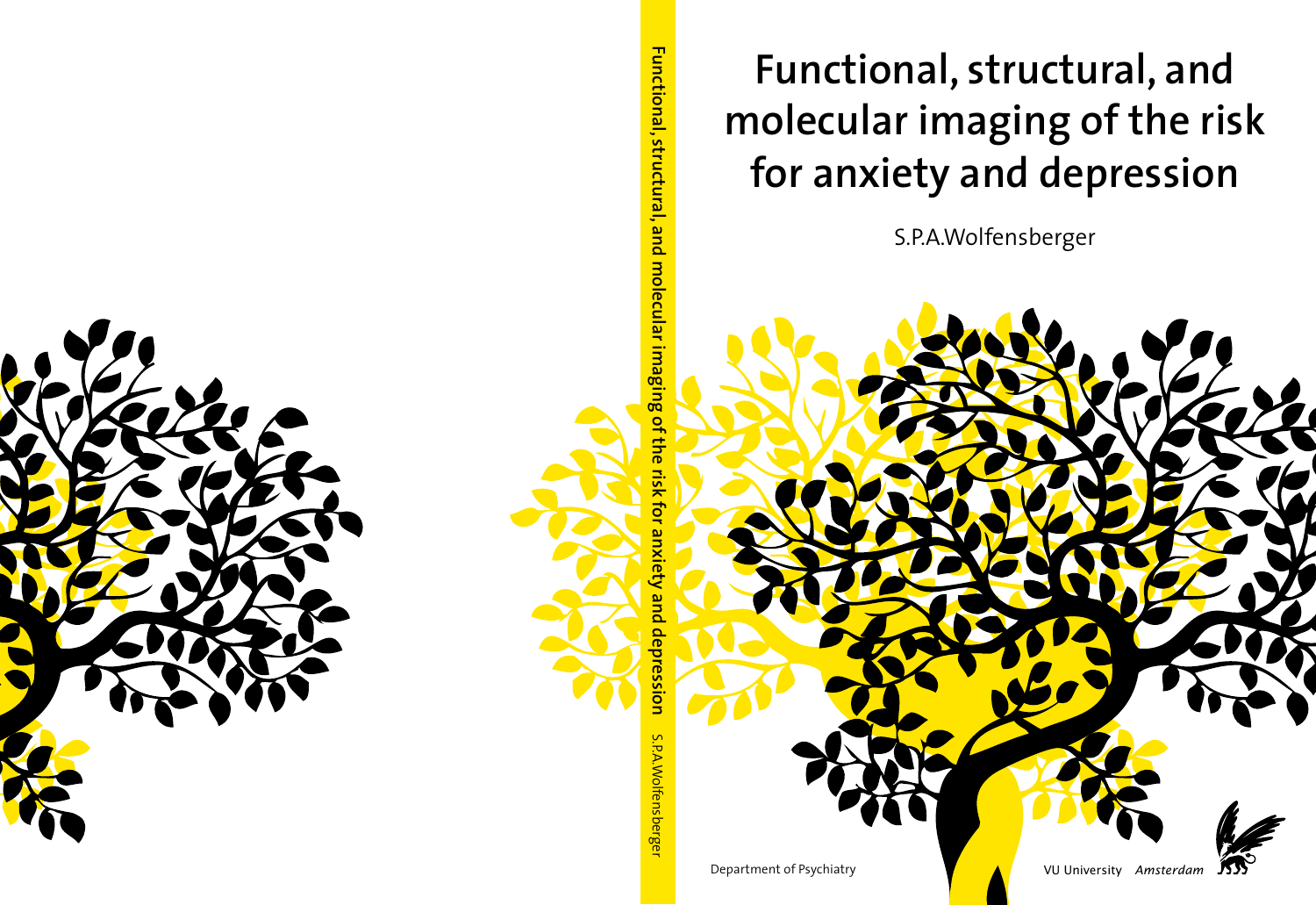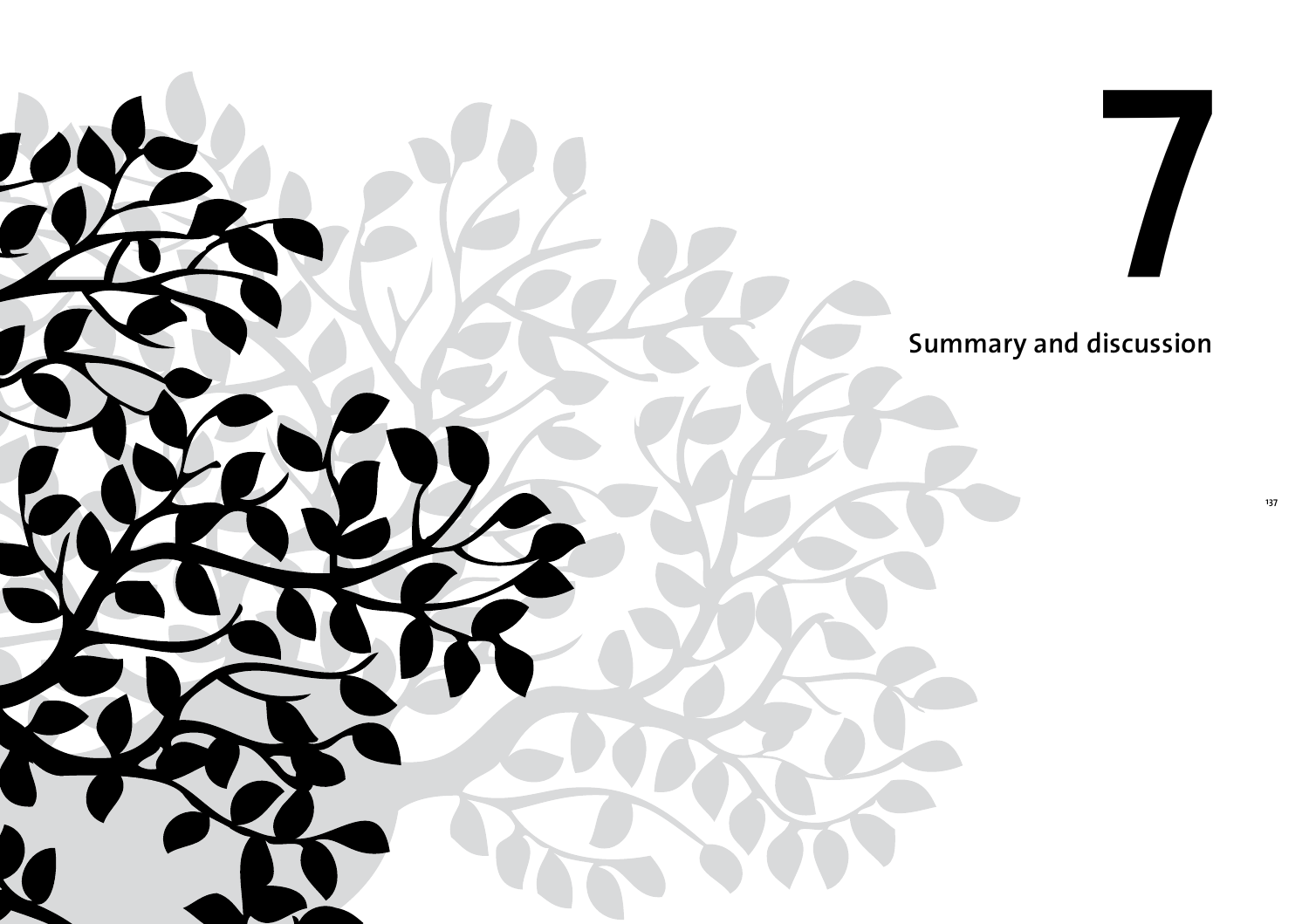**139**

The research described in this thesis examined brain correlates of anxiety and depression using various neuroimaging techniques. Sections A and B report on functional and structural neuroimaging studies in MZ twins at high and low risk for anxiety and depression. In section C, a novel PET ligand for NK1 receptors, which are involved in anxiety and depression, was evaluated *in vivo*. This approach could be the basis of future imaging genetics studies focusing on functional, structural and molecular (receptor ligand) changes, to disentangle the contributions of genetic and environmental risk factors for anxiety and depression.

## **Summary sections A and B: the MZ discordant/concordant twin study**

In sections A and B, the hypothesis was tested that genetic and environmental risk factors for anxiety and depression impact on partly different brain structures or, alternatively, even if they converge on the same brain structures, they do so in entirely different, perhaps opposite, ways.

To this end, dual modal imaging was used in MZ twin pairs strongly concordant or discordant for the risk for anxiety and depression to establish intrapair differences in regional brain structure and function. This risk was computed on the basis of longitudinal survey data on anxiety, depression, neuroticism, and somatic anxiety collected in 1991, 1993, 1997, and 2000 57, which were shown to have strong predictive value for clinical anxiety and depression, as assessed by the Composite International Diagnostic Interview<sup>58</sup>.

Because MZ twins are considered genetically identical, any discordance in their risk for anxiety and depression must arise from differential exposure to environmental influences. Hence, the intrapair comparison of discordant twins highlighted neural activation and brain regions that are particularly susceptible to environmental factors. In MZ twin pairs that are selected to be highly concordant, the risk was either very high in both members of the pair (even though they have been exposed to partly different environments) or very low in both members. Comparing these two groups creates a genetic contrast, which was confirmed by verifying that the parents of these twins indeed had high versus low risk scores as well. Hence, the low / high group comparison of concordant twins highlighted neuronal activation and brain regions that are particularly susceptible to genetic factors.

## *Section A: Functional Neuroimaging*

Previous functional brain imaging studies in subjects suffering from anxiety and depressive disorder have shown deviant amygdala responses to emotional stimuli, but compared to healthy controls both hyperactivity and hypoactivity have been reported. In **chapter 2**, the hypothesis was tested that these discrepant findings are based on different effects of genetic and environmental risk factors on amygdala functioning. To test this hypothesis, amygdala responses to an emotional faces paradigm were assessed during fMRI in monozygotic twin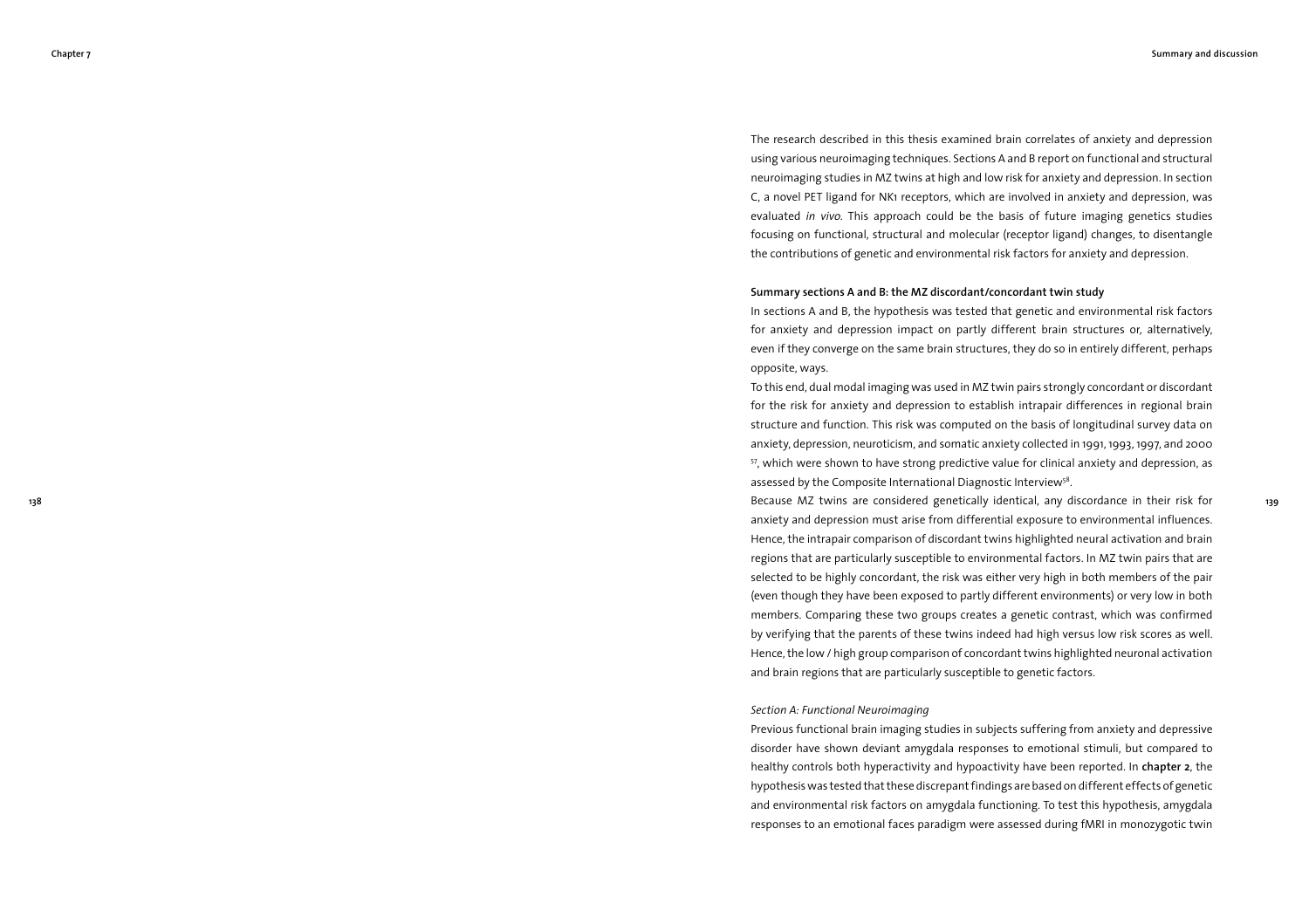pairs discordant for the risk of anxiety and depression (n=10 pairs) and in monozygotic twin pairs concordant for high (n=7 pairs) or low (n=15 pairs) risk for anxiety and depression. Main effects (all faces vs. baseline) revealed robust bilateral amygdala activity across groups. In discordant twins, increased amygdala responses were found for negatively valenced stimuli (angry/anxious faces) in high-risk twins compared to their low-risk co-twins. In contrast, concordant high-risk pairs revealed blunted amygdala reactivity to both positive and negative faces compared with concordant low-risk pairs. Post-hoc analyses showed that these findings were independent of serotonin transporter (5-HTTLPR) genotype.

These findings indicate that amygdala hyperactivity was found in subjects who are at high risk for anxiety and depression through environmental factors, but amygdala hypoactivity in those at risk mainly through genetic factors. The hyperactivity of the environmentally at risk twins disappeared after correcting for state anxiety, which indicates that hyperresponsiveness to emotional stimuli went together with increased anxiety. State anxiety was similarly increased in the twins at genetic risk, although here amygdala reactivity to the emotional stimuli was lower compared to neutral stimuli and this hypoactivity did not disappear when state anxiety was taken into account. This pattern of results appears to reflect higher baseline amygdala activation in subjects at high genetic risk for anxiety and depression, which acts to reduce further activation in response to general increases in state anxiety and specific emotion-inducing stimuli (e.g. angry faces).

In **chapter 3**, emotional processing and brain activation were examined during an encoding and recognition paradigm using emotionally salient words in a sample of monozygotic twin pairs at low and high risk for anxiety and depression, using the same study sample as in chapter 2. Psychological theories of major depression have emphasized the role of negative biases in information processing in the etiology and the maintenance of the disorder. Such biases have been reported both for interpretation and storage of emotional information<sup>59-62</sup>. These observations raise the possibility that emotional biases might pre-date the onset of clinical depression and thereby represent a risk factor for subsequent development of illness in predisposed individuals. To investigate emotional bias prior to onset of depression it is necessary to study people who are at risk for anxiety and depression, but who are not clinically depressed. To date, studies combining brain imaging and neuropsychological testing in groups at high risk for depression and anxiety, but not yet affected, have been scarce and have focused primarily on executive functioning.

In the present study, performance data did not support the existence of a negative response bias in high risk subjects. At the neural level, however, increased left inferior frontal gyrus activation by negative words was found in high risk subjects through either genetic or environmental risk factors, most prominently during recognition. In other words, genetic and

environmental pathways seemed to converge, both pointing towards increased activation in the left inferior frontal gyrus in response to negatively valenced words in both high risk groups. This may indicate that increased activation of left inferior frontal gyrus in a verbal emotional memory task is a useful vulnerability marker for anxiety and depression.

## *Section B: Structural Neuroimaging*

In **chapter 4**, the same study sample as in chapters 2 and 3 was used. Volume reductions in the temporal lobe were observed in high risk twins, most notably in the left posterior hippocampal region, but exclusively in twins at high risk through environmental factors. A group comparison between pairs concordant for low or high risk, which is more likely to reflect differences in genetic vulnerability, did not show reduced temporal lobe and posterior hippocampal volumes in the pairs at high risk for anxiety and depression. This pattern of results suggests that damage to temporal lobe structures may be specific to an environmentally driven aetiology of anxiety and depression. The following potential explanations were considered for this pattern of findings. The high risk discordant twins reported exposure to more, and more severe, life stressors early in their lives. In line with the glucocorticoid cascade hypothesis, these stressors may well account for part of the environmental effects on temporal grey matter volume, especially the hippocampal region, having a high density of glucocorticoid receptors. An alternative explanation is epigenetic reprogramming. Epigenetic reprogramming can create large phenotypic divergence in genetically identical subjects by selectively repressing the expression of some genes. In particular in older twins, remarkable differences in their gene-expression profile have been found<sup>63</sup>.

Epigenetic drift, therefore, is a potential source for discordance in amygdala activation, left temporal volumes and the risk for anxiety and depression. Finally, it might be possible that both explanations converge, and that life stress and hypothalamic-pituitary-adrenocortical (HPA)-axis activation somehow have a direct impact on epigenetic reprogramming. Future (longitudinal) studies should address this important question.

## **Discussion sections A and B**

Several lines of evidence suggest the presence of specific neural circuits within the limbic cortical system that mediate stress responsiveness, mood and emotion regulation $64.66$ . A recent comprehensive meta-analysis revealed brain volume reductions in depressed patients in many regions related to emotional processing and stress regulation, such as the frontal lobe and hippocampus, and amygdala<sup>67</sup>. In the studies described in this thesis both volumetric and functional abnormalities were found in those regions.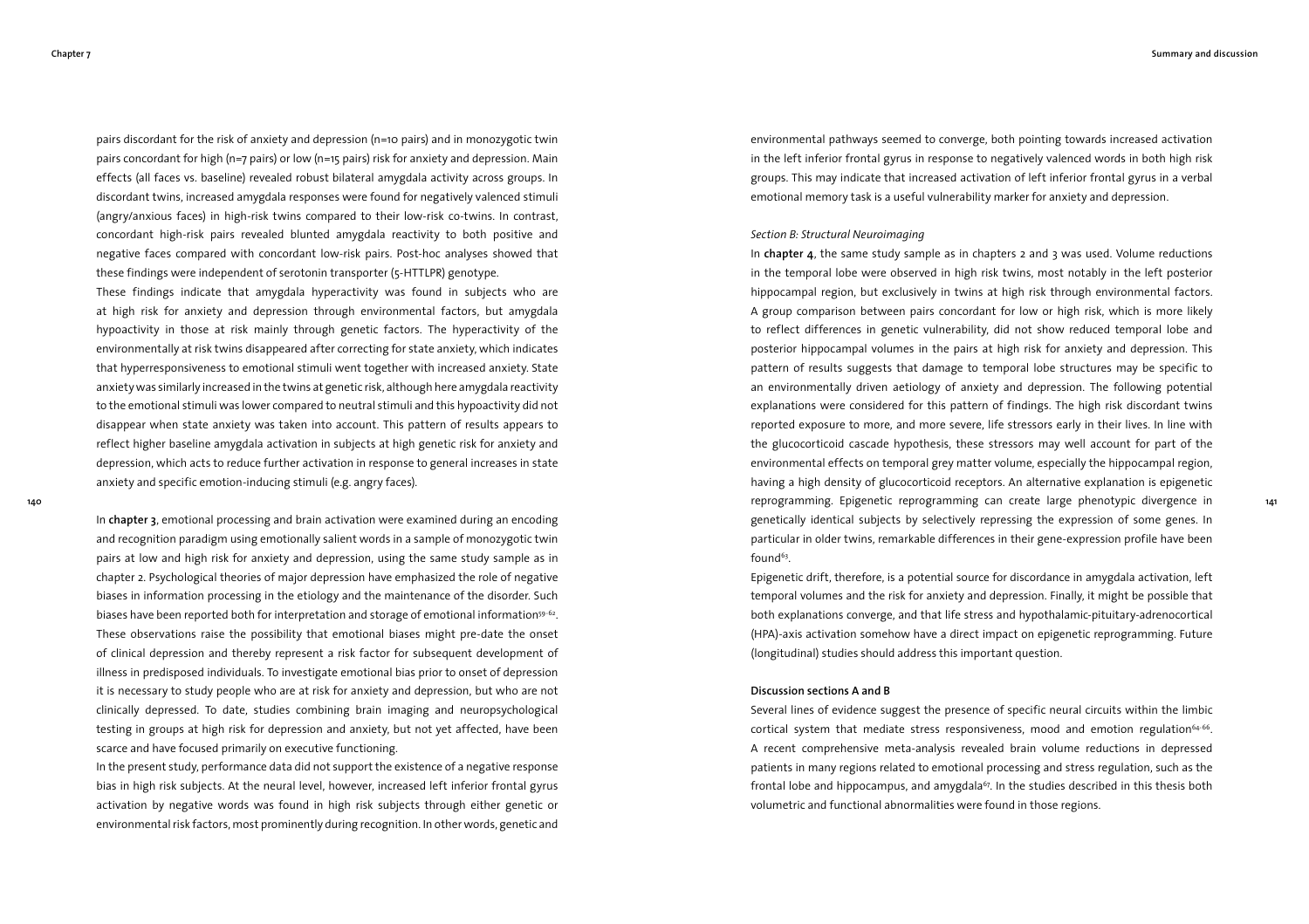**142**

The hippocampus is well known to be a target for glucocorticoids, which potentially contribute to atrophy in this brain structure<sup>68-79</sup>. Furthermore, amygdala and prefrontal cortex are also involved in HPA-axis regulation. This is important to note, as depression has been associated with disrupted HPA-axis activity and increased cortisol levels $80,81$ , also mentioned in section B. Several mechanisms have been proposed to explain how prolonged stress can result in limbic and prefrontal (volumetric) abnormalities, such as decreased dendritic branching $82,83$ , loss of neurons, or decreased expression of brain derived neurotrophic factor<sup>68,82,84</sup>. Evidence for stress induced brain abnormalities in depression is also provided by studies examining genetic variations in the glucocorticoid receptor gene. Especially functional polymorphisms of the NR3C1 (nuclear receptor subfamily 3, group C, member 1) gene are associated with increased susceptibility to depression<sup>68,85,86</sup>. Interestingly, a recent study reported an association of four illness-related polymorphisms of the NR3C1 gene with overall smaller hippocampal volumes in patients with depression $87$ . This suggests that risk alleles of the NR3C1 gene influence hippocampal volume, and it would not be surprising when future research will reveal more risk alleles associated with volume changes or differences in activation, potentially confounding study results with un unknown effect size.

A genetic variant that repeatedly has been implicated in amygdala function is the 5-HTTLPR promoter polymorphism. The short allele (S) of the promoter polymorphism is associated with reduced expression of the gene and lower availability of the transporter<sup>88,89</sup>, and individuals carrying the s-allele tend to have increased anxiety related temperamental traits, which in turn are related to increased risk of developing depression<sup>68,90</sup>. The few studies that examined the association between 5-HTTLPR polymorphism and brain volumes in depressed patients showed mixed results with respect to amygdala and hippocampus93-96, but fMRI studies systematically have shown that this polymorphism affects amygdala activity in response to emotional stimuli<sup>38,89,91</sup>. This latter finding was not replicated in the study described in this thesis, but sample size may have been a major issue.

Frontal regions (anterior cingulate, orbitofrontal and prefrontal cortex) are known to exert emotion regulation by inhibiting the activity of limbic regions such as the hippocampus and the amygdala97.98. Prominent volume reductions in those frontal regions in major depression were demonstrated<sup>68</sup> in many studies. Although these findings were not replicated, evidence for different functional activation in the left inferior frontal gyrus during emotional word processing was shown.

## **Limitations of the MRI twin study design**

When studying the effects of anxiety and depression on MRI traits, four important effects need to be disentangled: the effects of an ongoing depressive episode, the effects of antidepressant medication, the effects of vulnerability traits and the effects of increased anxiety at the time of scanning. The main intent was to detect effects of trait vulnerability caused either by detrimental environmental or genetic risk factors, which meant that the other three (confounding) effects needed to be contained as much as possible. It was possible to limit the effects of current depression and antidepressant medication. Apart from one exception in a concordant high-risk pair, no twin was diagnosed with current MDD at the time of scanning, and only one subject used antidepressants (results did not noticeably differ after excluding these subjects). However, there clearly were higher levels of state anxiety and depressive symptoms scores at the time of scanning in the (trait) high risk twins. Increased left inferior frontal gyrus activity during emotional words may therefore reflect state anxiety at the time of scanning rather than genetic or environmental effects on this brain region. Although this first limitation is recognised, it is very hard to envision a design that successfully separates state and trait anxiety.

 A second limitation is the absence of baseline activation measurements. A prerequisite of finding a significant BOLD signal is that task related activation in a region of interest is significantly different from the reference baseline activation in that region, as fMRI is based on relative measurements. However, it is likely that the response to stimuli is simply based on ceiling effects, as the response is dependent on the baseline activation<sup>99</sup>. Therefore, interpreting genetic and environmental effects on regional fMRI contrasts should ideally be done in relation to parallel genetic and environmental effects on baseline activation of those regions.

## **Conclusions sections A and B**

In conclusion, the main finding of these studies was that genetic and environmental risk factors for anxiety and depression may impact on partly different brain structures (amygdala, hippocampus), but that they could also converge on the same brain structures (frontal lobe). Therefore, future brain imaging studies on anxiety and depression should aim to avoid an admixture of subjects who are at genetic risk with those at risk for environmental reasons. This can, in principle, be done by selecting patients with known exposure to strong environmental risk factors (e.g. childhood trauma) or with known genetic risk markers. Based on the current understanding of the role of genetics in psychiatric disorders, however, the discordant/concordant MZ twin design remains the most powerful method of separating genetic and environmental risk factors. If fMRI is used as the imaging modality, however, an active attempt should be made to measure baseline activation levels, for example by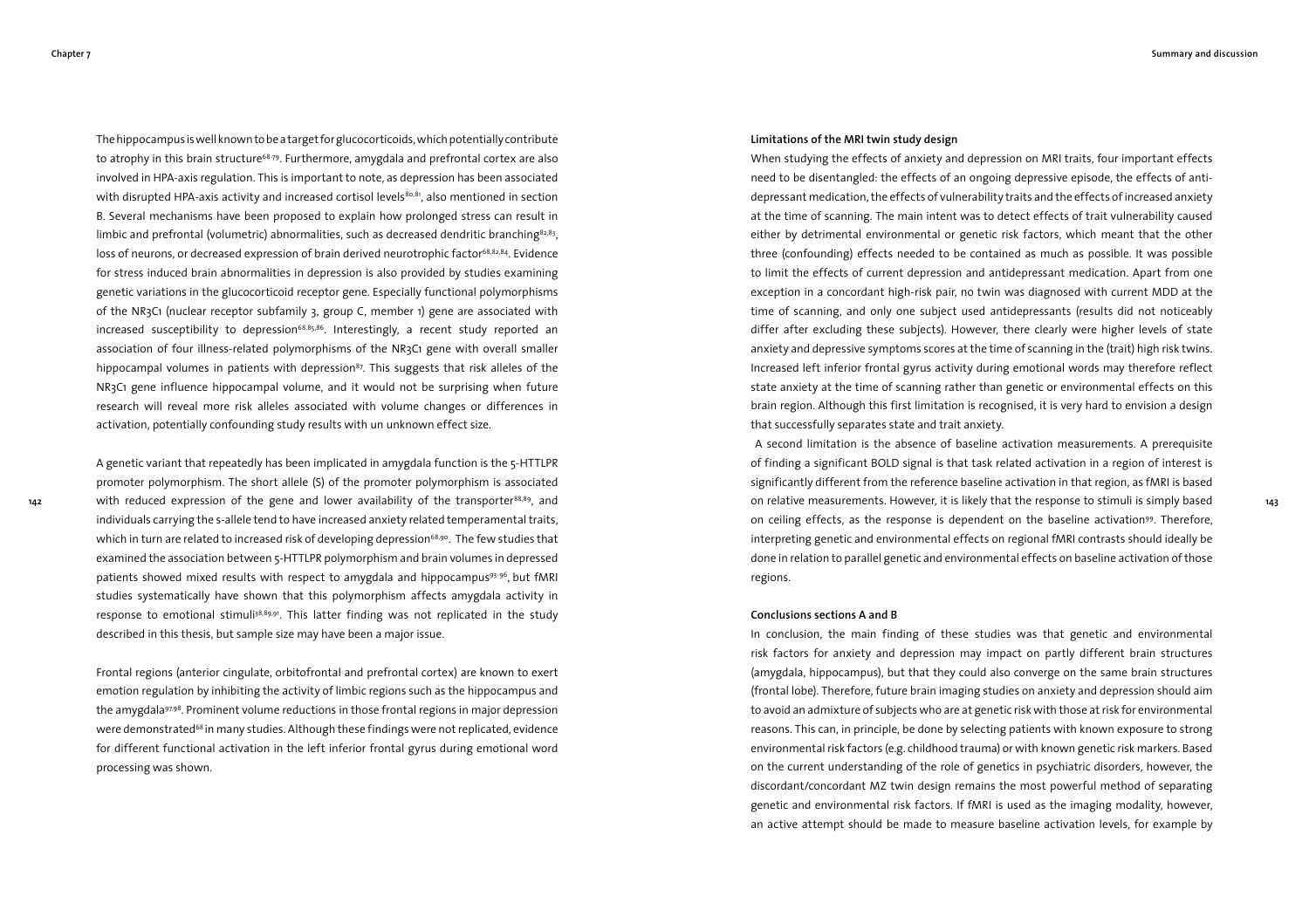**144**

using<sup>15</sup>OH<sub>2</sub>O PET for absolute measurements of cerebral perfusion or arterial spin labelling techniques.

## **Summary section C: Molecular Neuroimaging**

NK1 receptors have been implicated in various neuropsychiatric and other disorders, and NK1 receptors are potentially important targets for drug development, as they have been implicated in depression, anxiety and pain perception. R116301 is a selective high affinity NK1 receptor antagonist. In **chapter 5**, a pilot study was performed, evaluating [ 11C]R116301 as a potential PET ligand for the NK1 receptor. More specifically, the presence of a specific signal was investigated using two dynamic 90 minutes [ 11C]R116301 scans, separated by 5 hours, in 3 normal volunteers, before and after an oral dose of 125 mg aprepitant. Data were analysed using striatum to cerebellum standardised uptake value (SUV) ratios. Baseline SUV ratios at 60-90 minutes after injection ranged from 1.22 to 1.70. Following aprepitant administration this specific signal was completely blocked. Aprepitant administration did not significantly affect cerebellar uptake, confirming the absence of NK1 receptors in cerebellum. These preliminary results indicated that ["C]R116301 has potential as a radioligand for *in vivo* assessment of NK1 receptors in the human brain.

As a specific signal was found in chapter 5, **chapter 6** describes the evaluation of various quantitative outcome measures of [ 11C]R116301 binding in healthy subjects using both blocking and test-retest data with the aim to find the optimal model for quantification. Two dynamic 90 minutes ["C]R116301 scans, separated by 5 hours, were performed in 11 healthy volunteers. Data from the blocking study, using the same 3 paired PET studies as in chapter 5, were now used for further evaluation, whilst in the other 8 no intervention was performed (i.e. test-retest). Whole striatum, as defined on a co-registered MRI scan, was used as tissue of interest, as it has the highest density of NK1 receptors. Cerebellum was used as reference tissue. Unfortunately, measured plasma curves were not reliable due to severe stickiness of the tracer. Even after implementing a validated sticking correction, no useful results were obtained when plasma input models were used. In contrast, reference tissue models appeared to be more stable with the simplified reference tissue model (SRTM) performing best. Average ( $\pm$  SD) SRTM derived mean binding potential BP<sub>ND</sub> of all (first) baseline scans was 0.64  $\pm$  0.31, which reduced to -0.01  $\pm$  0.03 following aprepitant administration. Test-retest results showed good variability ( $14.0 \pm 10.7\%$ ) and excellent reliability (intraclass correlation coefficient ICC = 0.93) for SRTM derived  $BP_{\text{ND}}$ . Striatum to cerebellum SUV ratios minus 1, an approximation of BP<sub>ND</sub>, showed excellent variability (6.2  $\pm$  3.1%) with excellent reliability (0.98) and correlated well with SRTM ( $r^2$  = 0.96) with acceptable (15%) bias. In conclusion, SRTM was found to be the optimal model for quantification of [ 11C]R116301 binding, but semiquantitative SUV methods hold promise for routine clinical applications.

#### **Discussion section C**

Subsance P (SP) was first discovered by Ulf von Euler and John Gaddum in 1931 $100$ . Gaddum and Schild<sup>101</sup> named this new agent SP, P referring to the powder which was obtained after the extraction procedure from equine brain and gut, and which was found to have potent hypotensive and smooth muscle contractile properties.

To date, almost 8 decades later, the neuropeptide SP and its preferred receptor, the tachykinin neurokinin type 1 (NK1) receptor, have been of particular interest because of their potential implication in various neuropsychiatric and other disorders. Depression and anxiety, for example, are related to changes in the release of SP binding to NK1 receptors in the human brain<sup>102-106</sup>. However, despite extensive preclinical and clinical studies on the widely distributed central pathways and NK1 receptors in pain, anxiety, depression, schizophrenia, Parkinson's disease, and Alzheimer's disease and other neuro-psychiatric disorders, to date, NK1 receptor antagonists have only found proven efficacy in the prevention of acute and delayed chemotherapy induced nausea and vomiting.

The NK1 antagonist, aprepitant (EMEND®) is on the market for treatment of radio- and chemotherapy induced emesis. Recently, compounds like casopitant and AV608 have entered phase II clinical trials for various indications such as myalgia, insomnia, irritable bowel syndrome and urinary incontinence. As there is very little known about the functions mediated by SP in humans, PET imaging of NK1 receptors is a useful tool to study this system in health and psychiatric and neurological diseases. Moreover, it could be a useful tool to visualise and quantify specific receptor binding in order to gain more insight in neurotransmitter-receptor function and it could aid in assessing the optimal dose range of new drugs that act by occupancy of central NK1 receptors. For this purpose, quantification of [ 11C]R116301 binding to the NK1 receptor was evaluated in section C.

## **Conclusions section C**

It can be concluded from these PET studies, that SRTM<sup>107</sup> is the optimal model for quantification of [ 11C]R116301 binding. This method shows good test-retest variability and good reliability, and it seems feasible to shorten scan durations. Tissue ratio methods hold promise for clinical applications as even shorter scan durations can be used. In future studies, tissue ratio methods need to be further validated over a larger range of BP<sub>ND</sub>. Furthermore, it will be necessary to demonstrate a difference in BP $_{ND}$  between healthy controls and patients. In addition, it should be evaluated whether the good correlation with SRTM observed in normal controls also applies to various patient populations, for example those who are at risk for anxiety and depression, and those who are diagnosed with major depression. In other words, this should be performed by comparing groups with abnormal NK1 receptor status with healthy controls.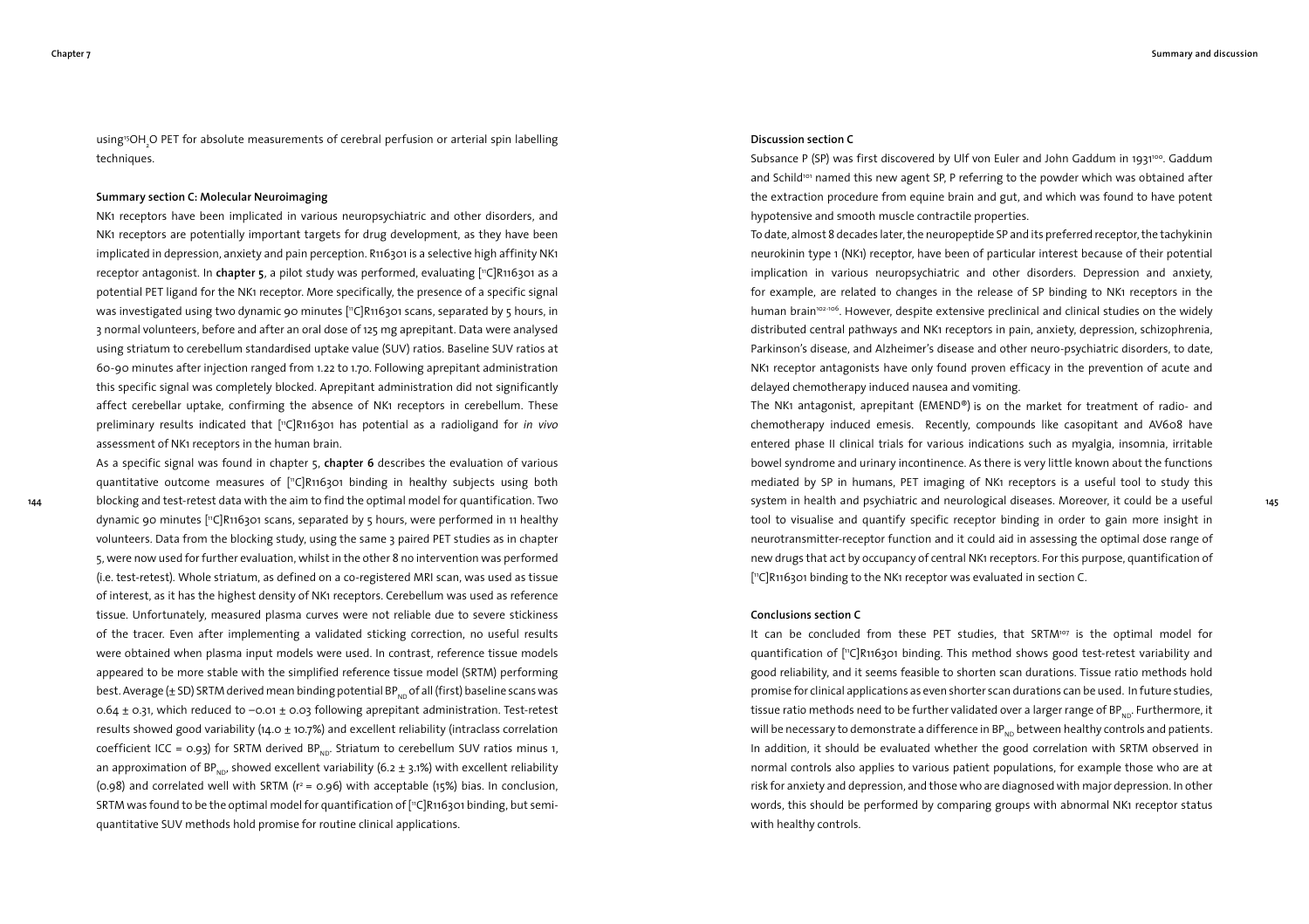At present, there is no ideal PET tracer for NK1 receptors. Of the available tracers [ 18F]SPARQ shows a much higher specific signal than [ 11C]R116301. Therefore, at least in theory, it should provide a more accurate assessment of NK1 receptor status or occupancy, which could be important dealing with small differences between groups. For example, the expected reduction in binding of NK1 receptors in anxiety and depression (12-21% panic disorder) can better be studies using  $[{}^{18}F]$ SPARO, as far fewer patients would be required. Nevertheless, for clinical applications and also for research purposes,[18F]SPARQ is hampered by its slow kinetics, requiring very long study durations, thereby increasing the risk of movement artefacts. At the cost of a reduced signal,[ 11C]R116301 has the advantage that studies can be performed within a reasonable time (90 minutes).[ 11C]R116301 could have a future role in assessing whether a (new) drug results in significant NK1 receptor occupancy. When ranking the affinity of NK1 ligands, it is clear that the affinity of R116301 is lower than that of SPARQ, which is in agreement with the higher specific signal observed with [18F]SPARQ On the other hand, the lower affinity of R116301 implies that [11C]R116301 could be more sensitive to differences in endogenous substance P concentrations. This would be very interesting in intervention studies, where release of the endogenous ligand could be manipulated by a pharmacological challenge or, for example, a fear stimulus. In fact, [ 11C]R116301 should be ideally suited for this, as it has a lower affinity than any other (known) available alternative tracer for the NK1 receptor. Clearly, further studies are needed to establish whether this is feasible.

## **Future perspectives**

This thesis has shown the power of a discordant/concordant MZ twin design to detect, using MRI, structural and functional brain differences in subjects at genetically and/or environmentally determined low and high risk for anxiety and depression. Future studies may apply this fMRI and molecular imaging design to other neuropsychiatric illnesses based on a combined genetic and environmental aetiology. First, the issue of differences in baseline activation between groups and within an MZ twin pair could be addressed by making use of either [150]H<sub>2</sub>O PET for absolute measurements or arterial spin labelling (MRI) as an imaging tool for cerebral perfusion. This will allow comparison of baseline activation states within twin pairs to possibly explain differences in neuronal activation measured, using fMRI. One of the drawbacks of arterial spin labelling is its inability to explore the whole brain. It may, nevertheless, be suitable to study one specific region of interest.

Secondly, further use of PET could clarify differences in genetic and environmental risk factors on a molecular (e.g. receptor) level and, therefore, help with interpreting results of functional and structural neuroimaging studies in the same subjects. Various ligands for neuroreceptor mapping can be used. For example, serotonin transporter (SERT) status can be investigated using  $[{}^nC]$ DASB, a ligand to the serotonin transporter receptor. This can be used to explore possible differences in receptor status between genetically and environmentally determined risk factors. Therefore, receptor density and affinity of the ligand to the receptor in specific brain regions could shed some light on the functional and structural imaging data, i.e. increased activation or volume reduction in a region of interest could be associated with a change in receptor status in this region.

As mentioned in the discussion of sections A and B, genetic and environmental risk factors could lead to differential underlying neurobiological mechanisms, such as differences in receptor status. These differences (different types of vulnerability profiles for the specific disorder) at a receptor level may have differential responses to pharmacologic intervention (treatment). Unravelling these underlying mechanisms in future research could, therefore, lead to novel or more individualised therapeutic or even preventive strategies.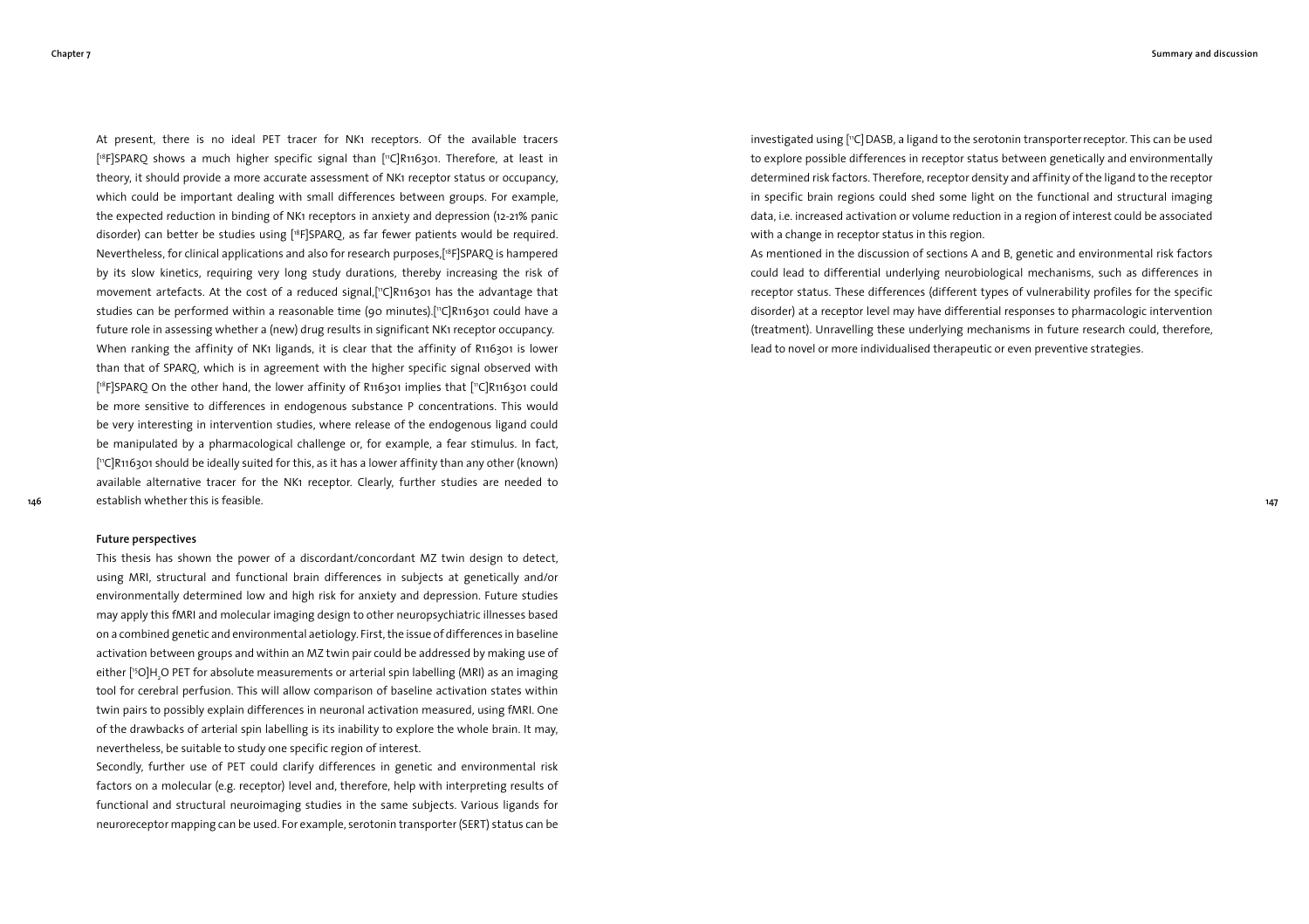# **References**

- 57. Boomsma DI, Beem AL, van den BM *et al*. Netherlands twin family study of anxious depression (NETSAD). *Twin Res* 2000; 3:323-34.
- 58. Middeldorp CM *et al*. The association of personality with anxious and depressive psychopathology. T Canli, editor. The Biological Basis of Personality and Individual Differences. *New York: Guilford Press* 2006; 251-272.
- 59. Bradley BP, Mogg K, Williams R. Implicit and Explicit Memory for Emotion-Congruent Information in Clinical Depression and Anxiety. *Behaviour Research and Therapy* 1995; 33:755-70.
- 60. Leppanen JM. Emotional information processing in mood disorders: a review of behavioral and neuroimaging findings. *Current Opinion in Psychiatry* 2006; 19:34-9.
- 61. Murphy BC, Shepard SA, Eisenberg N, Fabes RA, Guthrie IK. Contemporaneous and longitudinal relations of dispositional sympathy to emotionality, regulation, and social functioning. *Journal of Early Adolescence* 1999; 19:66-97.
- 62. Phillips ML, Drevets WC, Rauch SL, Lane R. Neurobiology of emotion perception II: Implications for major psychiatric disorders. *Biological Psychiatry* 2003; 54:515-28.
- **148 149** *Pharmacology* 2008; 583:174-85. 63. Fraga MF, Ballestar E, Paz MF *et al*. Epigenetic differences arise during the lifetime of monozygotic twins. *Proceedings of the National Academy of Sciences of the United States of America* 2005; 102:10604-9.
	- 64. Tekin S, Cummings JL. Frontal-subcortical neuronal circuits and clinical neuropsychiatry: An update. *Journal of Psychosomatic research* 2002; 53:647-654.
	- 65. Seminovicz DA, Mayberg HS, McIntosh AR *et al*. Limbic-frontal circuitry in major depression: A path modeling metanalysis. *Neuroimage* 2004; 22:409-418
	- 66. Brody AL, Barsom MW, Botal RG *et al*. Prefrontal-subcortical and limbic circuit mediation of major depressive disorder. *Seminars in Clinical Neuropsychiatry* 2001; 6:102-12
	- 67. Koolschijn PC, van Haren NE, Lensvelt-Mulders GJ *et al*. Brain volume abnormalities in major depressive disorder: a meta-analysis of magnetic resonance imaging studies. *Human Brain Mapping* 2009; 30:3719-35.
	- 68. Czeh B, Lucassen PJ. What causes the hippocampal volume decrease in depression? Are neruogenesis, glial changes and apoptosis implicated? *European Archives of Psychiatry and Clinical Neuroscience* 2007; 257:250-60.
	- 69. Sapolsky RM. Glucocorticoids and hippocampal atrophy in neuropsychiatric disorders. *Archives of General Psychiatry.* 2000; 57:925-35.
	- 70. Henn FA, Vollmayr B. Neurogenesis and depression: Etiology or epiphenomenon? *Biological Psychiatry* 2004; 56: 146-150.
- 71. Mcewen BS. Protection and damage from acute and chronic stress Allostasis and allostatic overload and relevance to the pathophysiology of psychiatric disorders. *Biobehavioral Stress Response: Protective and Damaging Effects* 2004; 1032:1-7.
- 72. Mcewen BS. Glucocorticoids, depression, and mood disorders: structural remodeling in the brain. *Metabolism-Clinical and Experimental* 2005; 54:20-3.
- 73. Mcewen BS, Olie JP. Neurobiology of mood, anxiety, and emotions as revealed by tudies of a unique antidepressant: tianeptine. *Molecular Psychiatry* 2005; 10:525-37.
- 74. Mcewen BS. Stressed or stressed out: What is the difference? *Journal of Psychiatry & Neuroscience* 2005; 30:315-8.
- 75. Mcewen BS. Stress, sex and the hippocampus: Protection, damage and aging. *International Journal of Neuropsychopharmacology* 2006; 9:S61.
- 76. Mcewen BS, Liston C, Morrison JH. Stress-induced structural plasticity in prefrontal cortex, amygdala and hippocampus. *Neuropsychopharmacology* 2006; 31:S13.
- 77. Mcewen BS. Physiology and neurobiology of stress and adaptation: Central role of the brain. *Physiological Reviews* 2007; 87:873-904.
- 78. Mcewen BS, Milner TA. Hippocampal formation: Shedding light on the influence of sex and stress on the brain. *Brain Research Reviews* 2007; 55:343-55.
- 79. Mcewen BS. Central effects of stress hormones in health and disease: Understanding the protective and damaging effects of stress and stress mediators. *European Journal of*
- 80. Bao AM, Meynen G, Swaab DF. The stress system in depression and neurodegeneration: focus on the human hypothalamus. *Brain Research Reviews* 2008; 57:531-53.
- 81. Swaab DF, Bao AM, Lucassen PJ. The stress system in the human brain in depression and neurogeneration. *Ageing Research Reviews* 2005; 4:141-94.
- 82. Radley JJ, Morrison JH. Repeated stress and structural plasticity in the brain. *Ageing Research Reviews* 2005; 4:271-87
- 83. Duman RS. Depression: a case of neuronal life and death? *Biological Psychiatry* 2004; 1;56:140-5.
- 84. Duman RS. Molecular and cellular theory of depression. *Archives of General Psychiatry*. 1997; 54:597-606
- 85. Van Rossum EF, Binder EB, Majer M *et al*. Polymorphisms of the glucocorticoid receptor gene and major depression. *Biological Psychiatry* 2006; 15;59:681-8
- 86. van West D, Van Den EF, Majer M *et al*. Glucocorticoid receptor gene-based SNP analysis in patients with recurrent major depression. *Neuropsychopharmacology* 2006; 31:620-7
- 87. Zobel A, JEssen F, Von WO *et al*. Unipolar depression and hippocampal volume: Impact of DNA sequence variants of the glucocorticoid receptor gene. *American Journal of Medical Genetics Part B: Neuropsychiatric Genetics* 2008; 147B:836-43